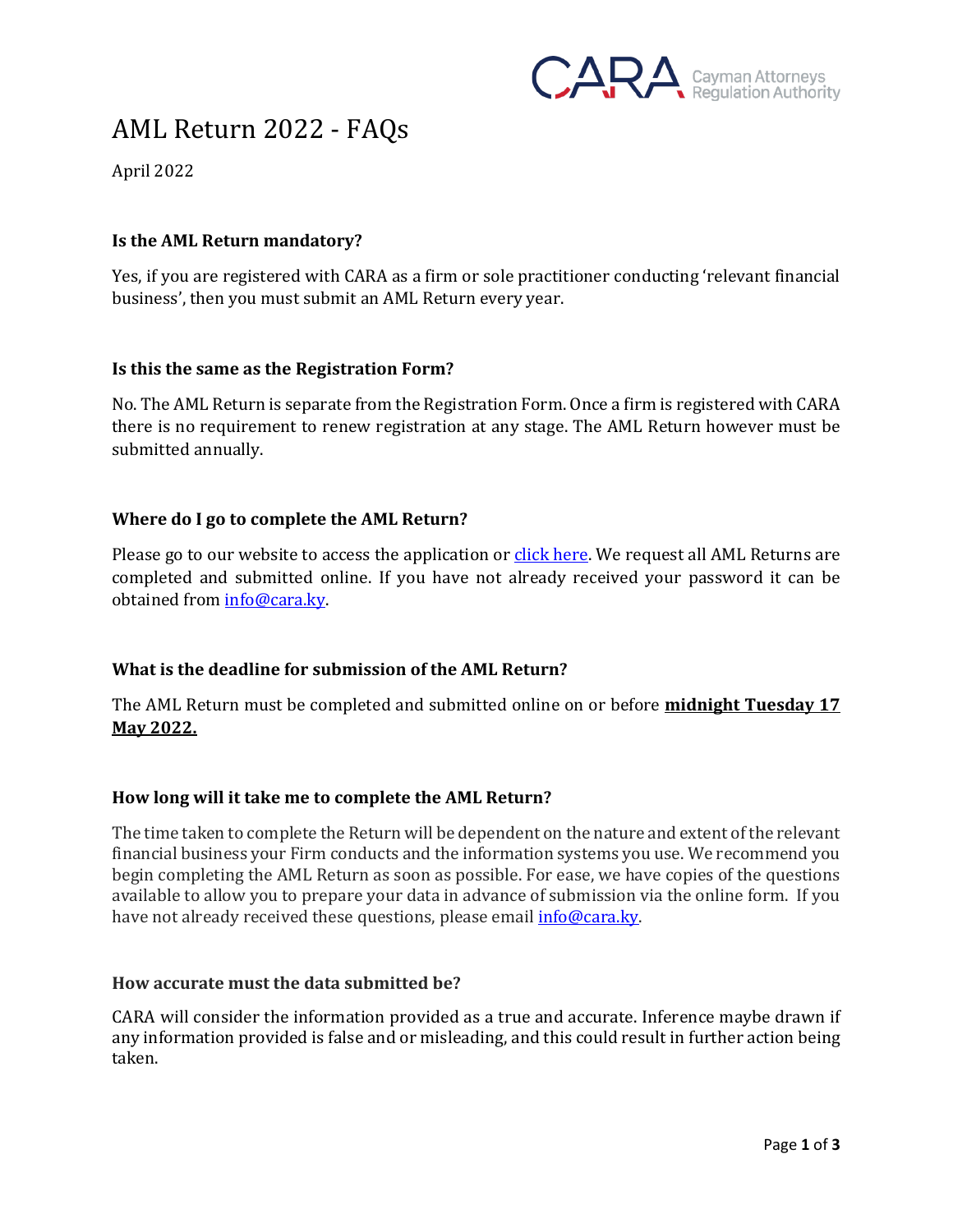

The information we request is information we expect firms and sole practitioners to collate and record in order to satisfy regulatory requirements and will demonstrate good AML control and governance to CARA. You should therefore be able to answer the questions posed with a high level of accuracy, based on records held by your firm.

Please contac[t info@cara.ky](mailto:info@cara.ky) if you are having difficulty providing an answer to a question.

# **How will you use this data?**

The information will be held securely by CARA in accordance with the Data Protection Law and recognised international standards.

The information provided in the Return will assist CARA in assigning inherent ML/TF/PF risk profiles across our supervised population. The results of any analysis will also inform our riskbased approach to supervision.

Additionally, your responses will enable CARA to determine where firms and sole practitioners would benefit from further guidance and assistance in meeting the requirements of the AMLRs.

## **Where are you storing this data?**

The data is stored in our internal data management systems along with all other information about firms that we hold. The data is also drawn down into a protected Gravity forms platform to enable filtering and analysis. For more information on our Privacy Policy please visit our website

#### **How long will you hold this data for?**

The AML return data will be stored for up to five years.

# **The AMLRs do not refer to or define 'Ultra High Net Worth Individuals' ("UHNWIs") or 'High Net Worth Individuals' ("HNWIs"), so why are firms being asked to collate this information?**

We acknowledge HNWIs and UHNWIs are not expressly referred to in the AMLRs, but the term is not new to the AML regime and features for example in 'The International Components of Risk Faced by the Cayman Islands as an International Finance Centre'.

UHNWIs and HNWIs reside across the globe and may pose an increased risk. They can be engaged in illegal business activities or could be placed in a difficult position as result of their connections and relationships, or on the other hand corruptly attempt to exploit such connections (i.e., they are often closely associated with PEPs). They may use offshore accounts